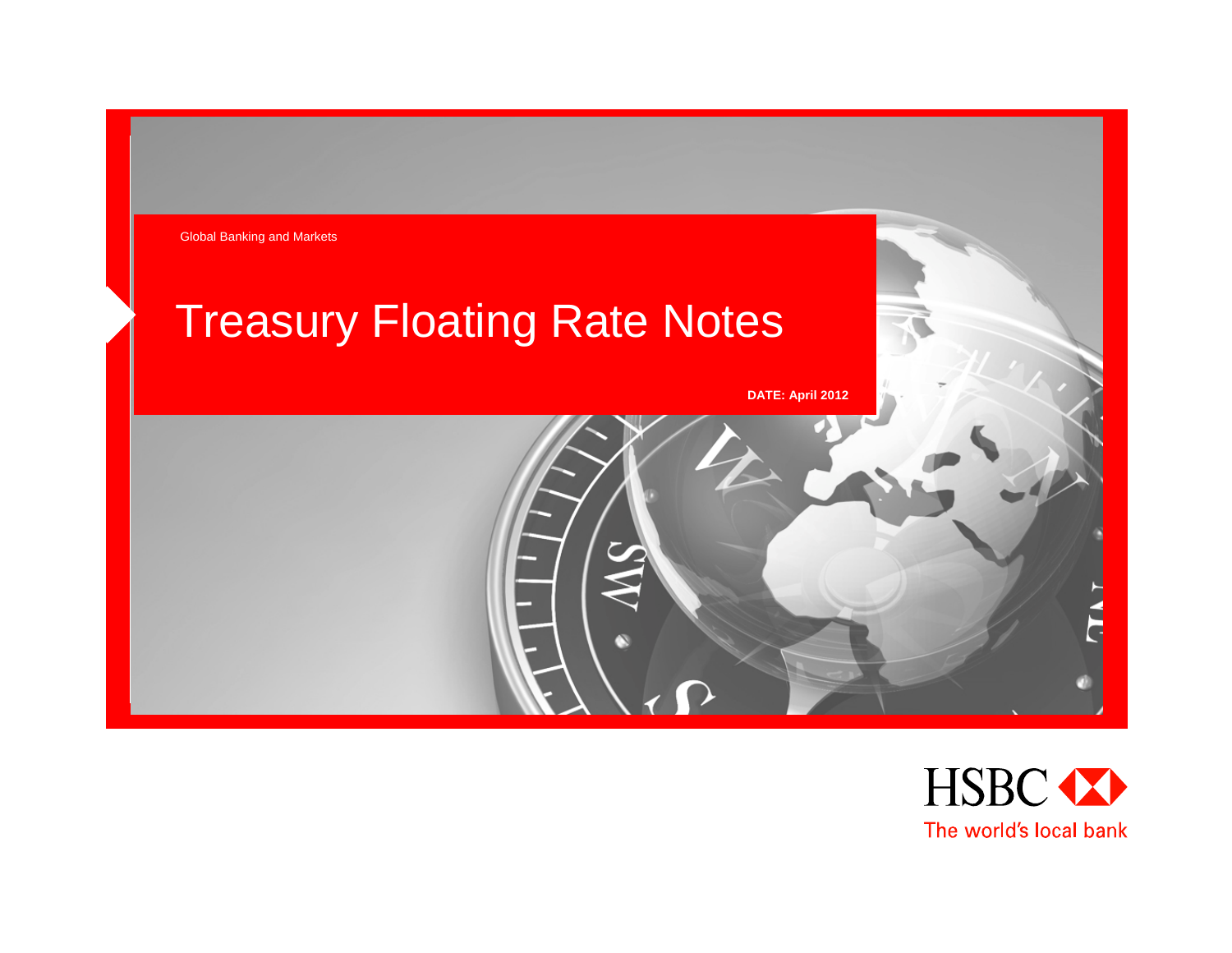## Recommendation summary

- **The USD 7trn money market should support significant FRN issuance from the Treasury. This would diversify the Treasury's funding by increasing its exposure to short term rates**
- **HSBC strongly recommends FRN issuance be concentrated in a short final maturity (maximum of two years) to comply with money fund maturity constraints**
- **A FRN is likely to offer limited benefits to the Treasury, and cost more increasing bill issuance. However, it should achieve a better outcome for the Treasury and investors than an alternative of holding bill supply constant and further increasing coupon issuance.**
- **HSBC favors the DTCC GCF repo index for the FRN. Investors should price a floater to achieve a given yield target and to compensate them for price and basis risk. This index offers the best compromise of the alternatives, so it should minimize the Treasury's long-term funding costs**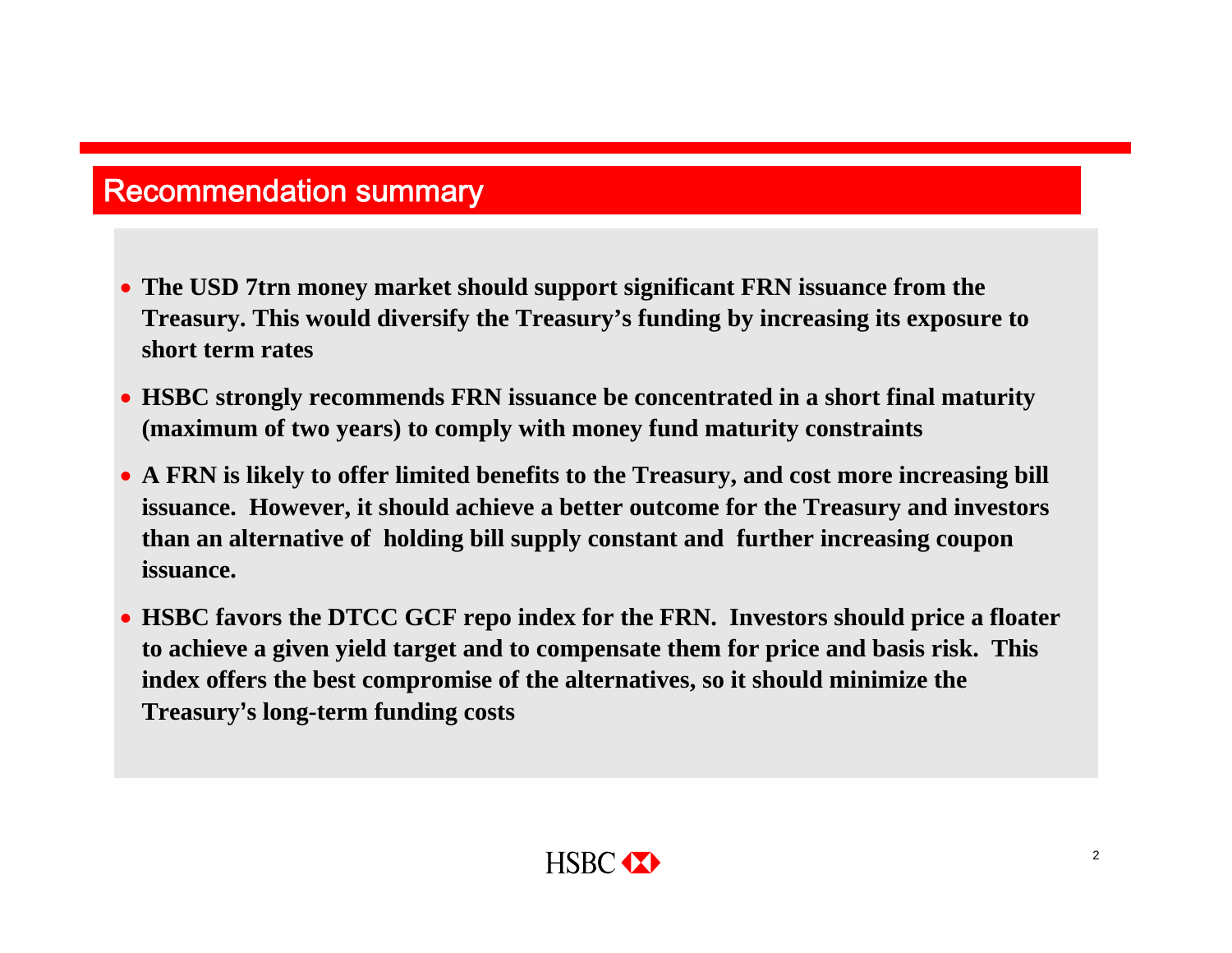## 1. Would FRNs attract new investors into the Treasury market for <sup>a</sup> sustained period of time?

- **A Treasury FRN would create a new, large, and liquid money market security, so demand would develop to absorb the supply**
- **Treasury bills and repo are a large component in the nearly USD7trn money market, (page 6). However, the FRN market is of modest size, with average annual issuance of roughly USD300bn/yr over the past two years for USD200mm or larger issues, based on Bloomberg league tables**
- **Treasury bill issuance significantly lagged the growth in coupon issuance, as a result of the Treasury's objective of increasing the average life of its debt**
- **Thus, demand for low price-volatility investments should support a Treasury FRN program**
- **That said, investors would likely prefer increased bill issuance rather than a new FRN if that was an option.**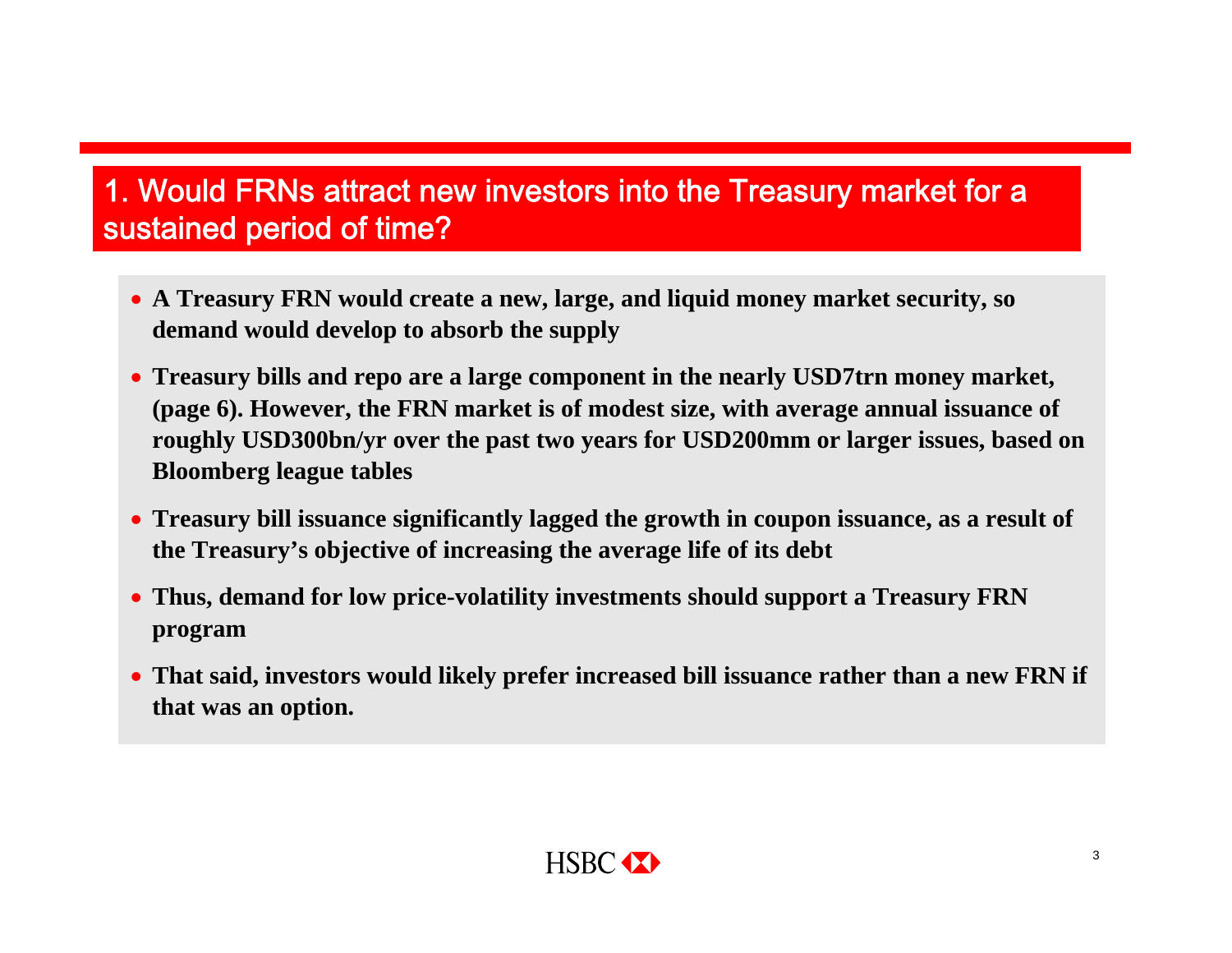### Favourable conditions for a Treasury FRN

- **The supply of money market assets, both from the Treasury and the private sector, has been falling (pages 5 and 6).**
- **Bill supply is not expected to increase given the Treasury's desire to increase the average life of its borrowing**
- **A Treasury FRN would provide an alternative, low volatility, investment option for traditional bill and money market investors in the face of limited supply**
- **FRNs are an established market, accounting for roughly 20% of US bond issuance in 2011, but this sector is small in size compared to the money market**
- **Traditional fixed rate Treasury note and bond investors may also participate in a Treasury FRN based on their views of its valuation and macro-economic conditions**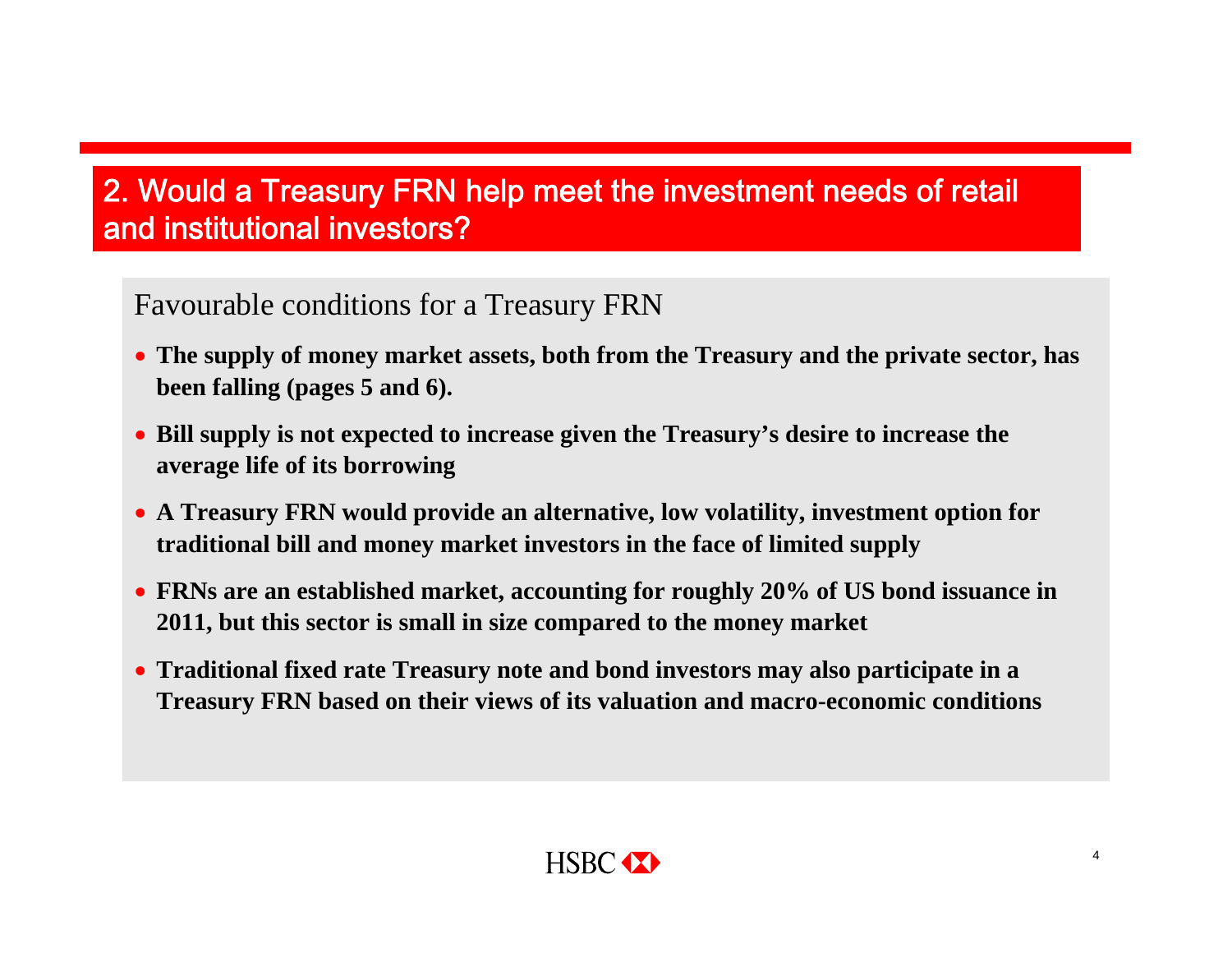HSBC <>>

Coupon Treasuries outstanding increased by over USD 5trn since 2008, while bill supply increased only USD 0.5trn

Bills outstanding are now at a record low as a percentage of public debt





**Total Treasury outstanding**

**Treasury Bills as a %of Marketable Debt**

Source: US Treasury, Bloomberg Source: US Treasury, Bloomberg Source: US Treasury, Bloomberg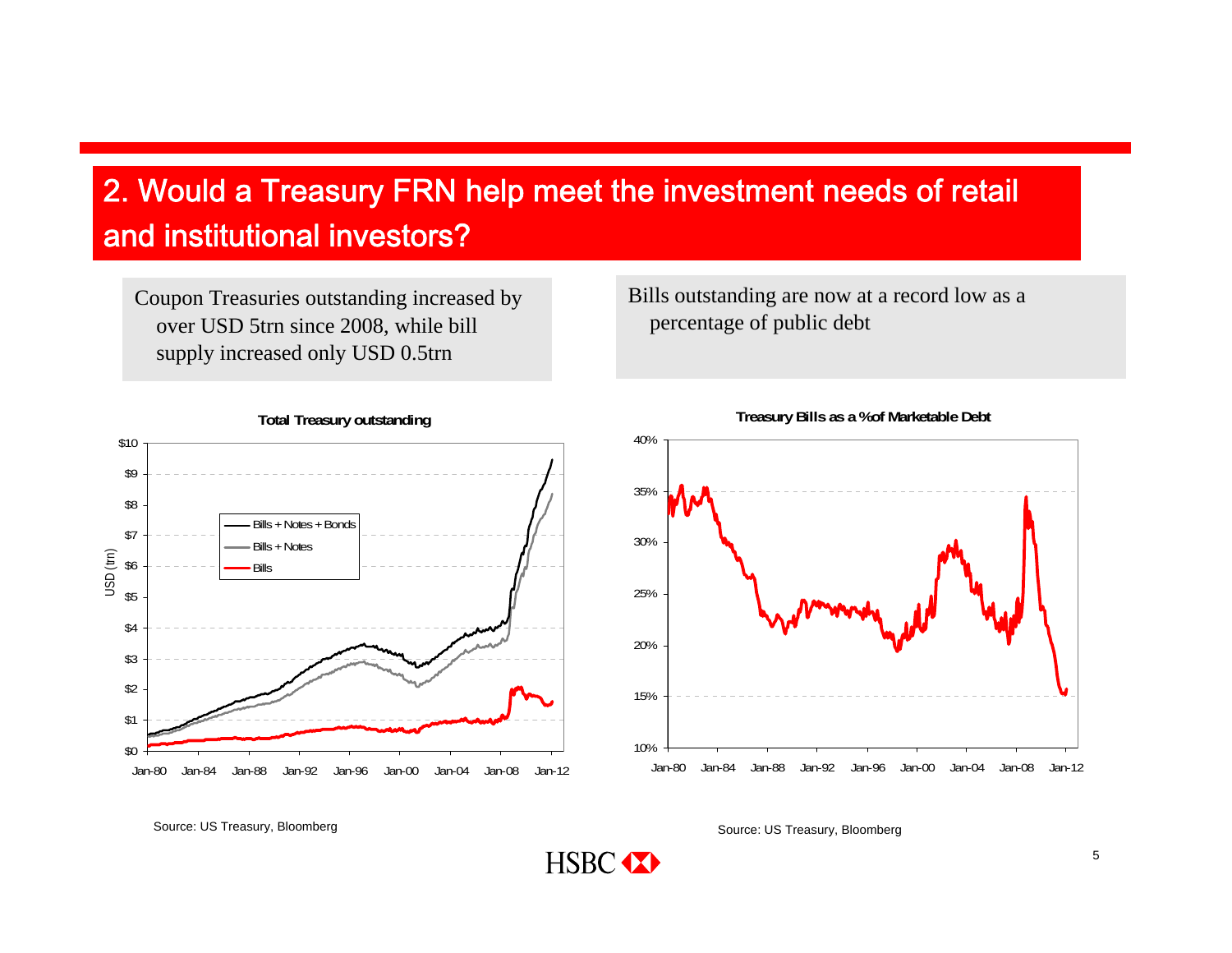The supply of short-duration assets available to investors have been shrinking

Bills and repos make 54% of the assets in the money market.





Source: SIFMA, Federal Reserve Bank of New York Source: SIFMA, Federal Reserve Bank of New York

HSBC <>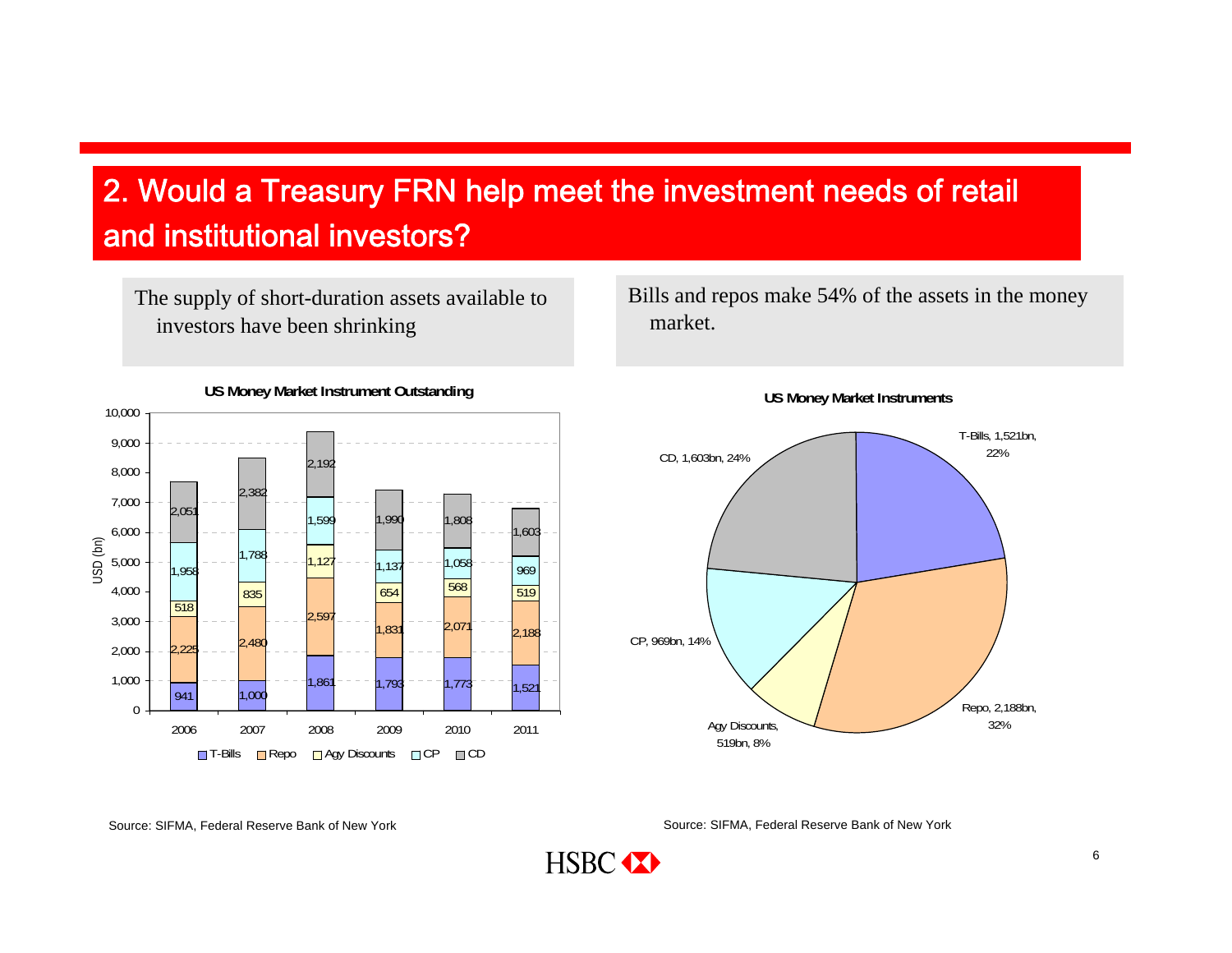Money market funds

- **Money market funds are a major source of demand for short duration assets. However, assets under management at money funds have fallen from a peak of USD 3.9trn in 2009 to USD 2.6trn (page 8).**
- **Money market funds hold about 1/3 of all money market assets. This sector is unlikely to grow quickly as low market rates limit its attractiveness to investors**
- **SEC regulations limit the maximum maturity to 25 months and a portfolio's weighted average maturity to a maximum of 60 days. A floater should have a maximum maturity of two years to be eligible for such funds; a shorter maturity would be more attractive**
- **Money funds hold roughly 30% of the outstanding bill supply and 22% of outstanding repo positions. They are an important, but not the only, buyer in the money market**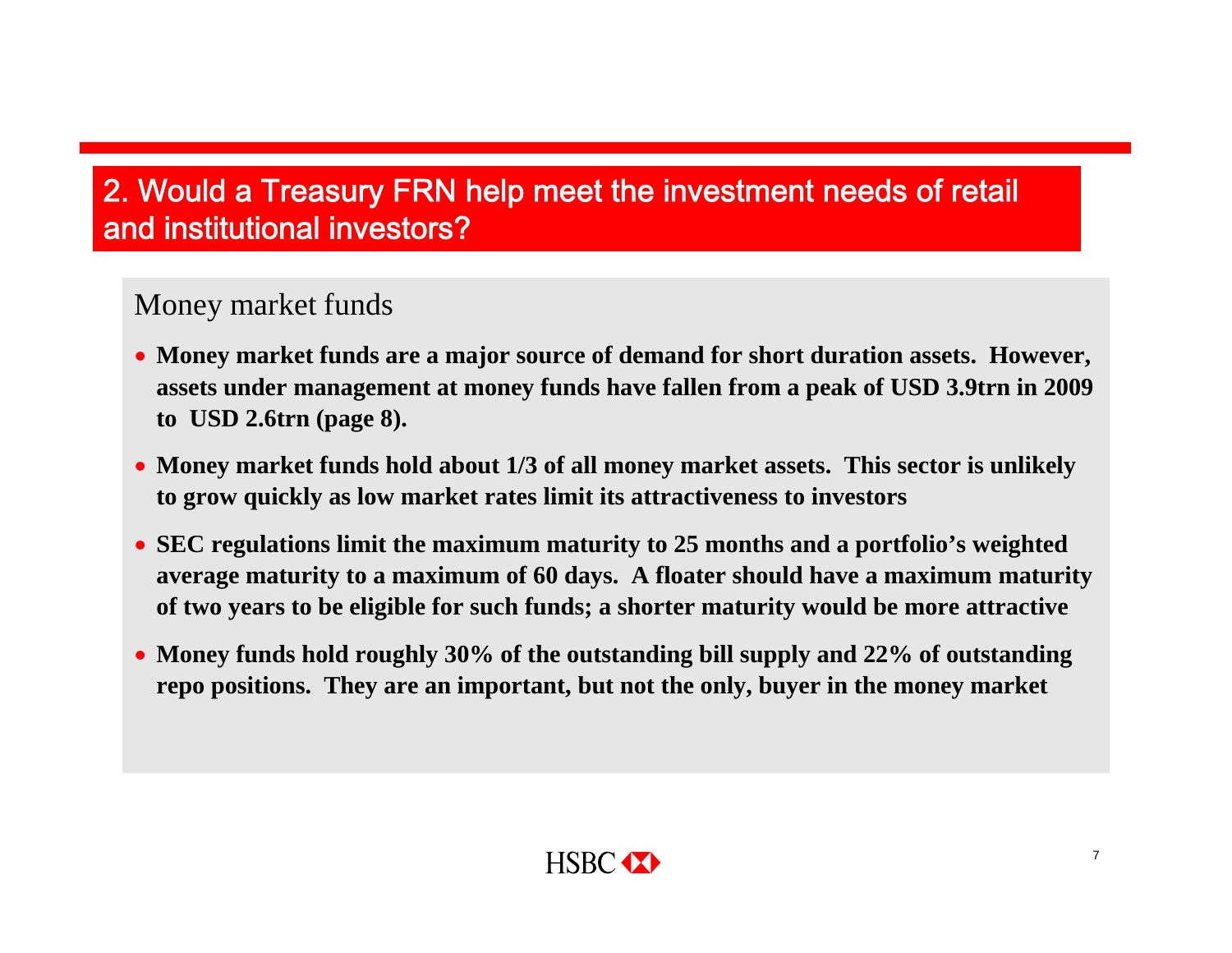Assets held by taxable money market funds show Treasury bills and repos make up roughly 1/3 of total assets.



**Money Market Fund asset breakdown**

Source: Flow of funds report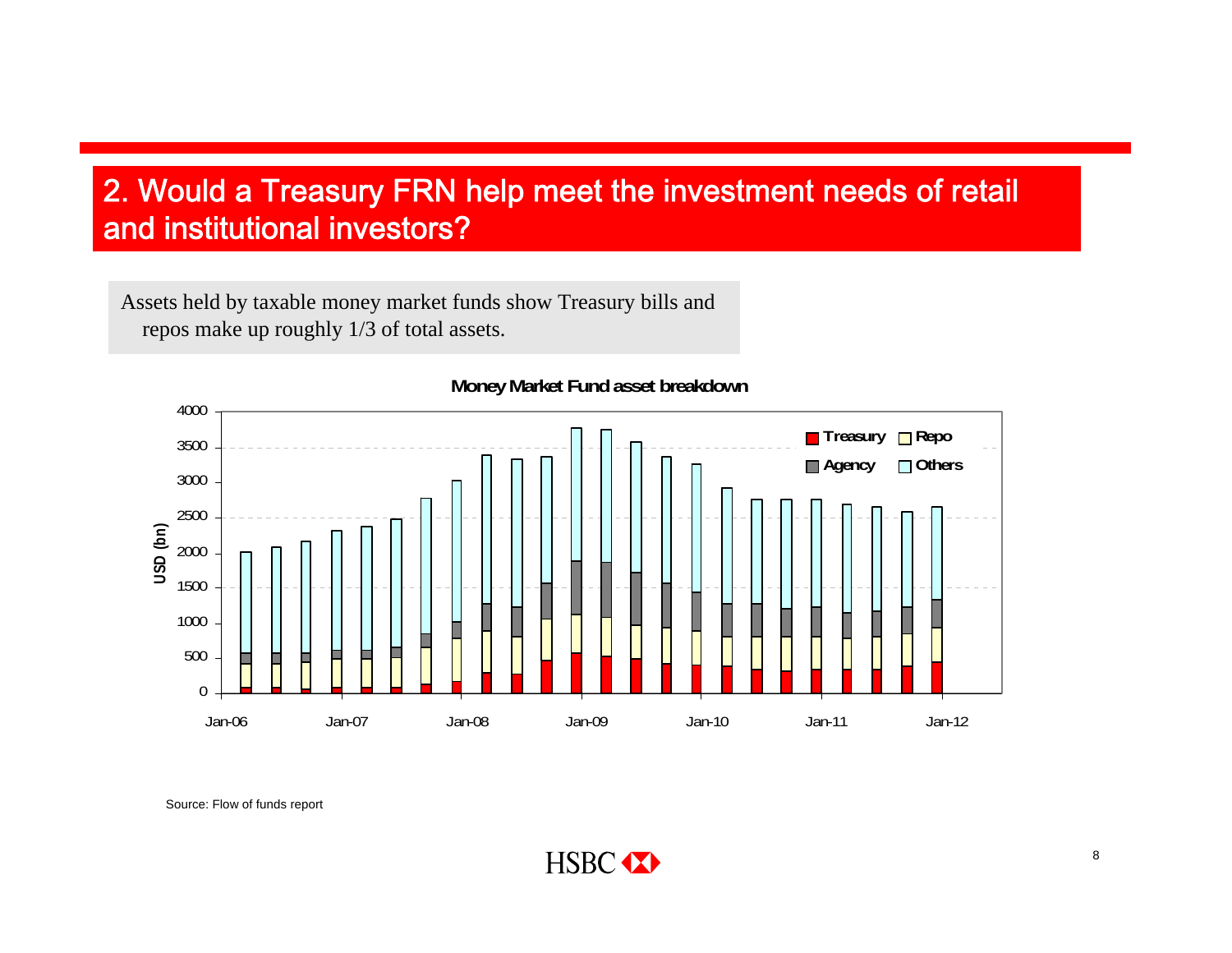#### Total return managers

- **Many of these money managers are benchmarked versus total return indices. The most common indices include fixed rate securities maturing in one year or more. A Treasury FRN would not be included in the typical benchmark. This may limit demand from these investors, as was the case with TIPS**
- **A liquid floating rate note would be an attractive investment for these investors in some economic environments; it would not be so in others**
- **Demand would depend upon the steepness of the yield curve and the expected path of interest rates**
- **A derivatives market on the underlying index would allow an arbitrage between fixedand floating-rate cash flows on Treasury securities and likely increase participation by these investors**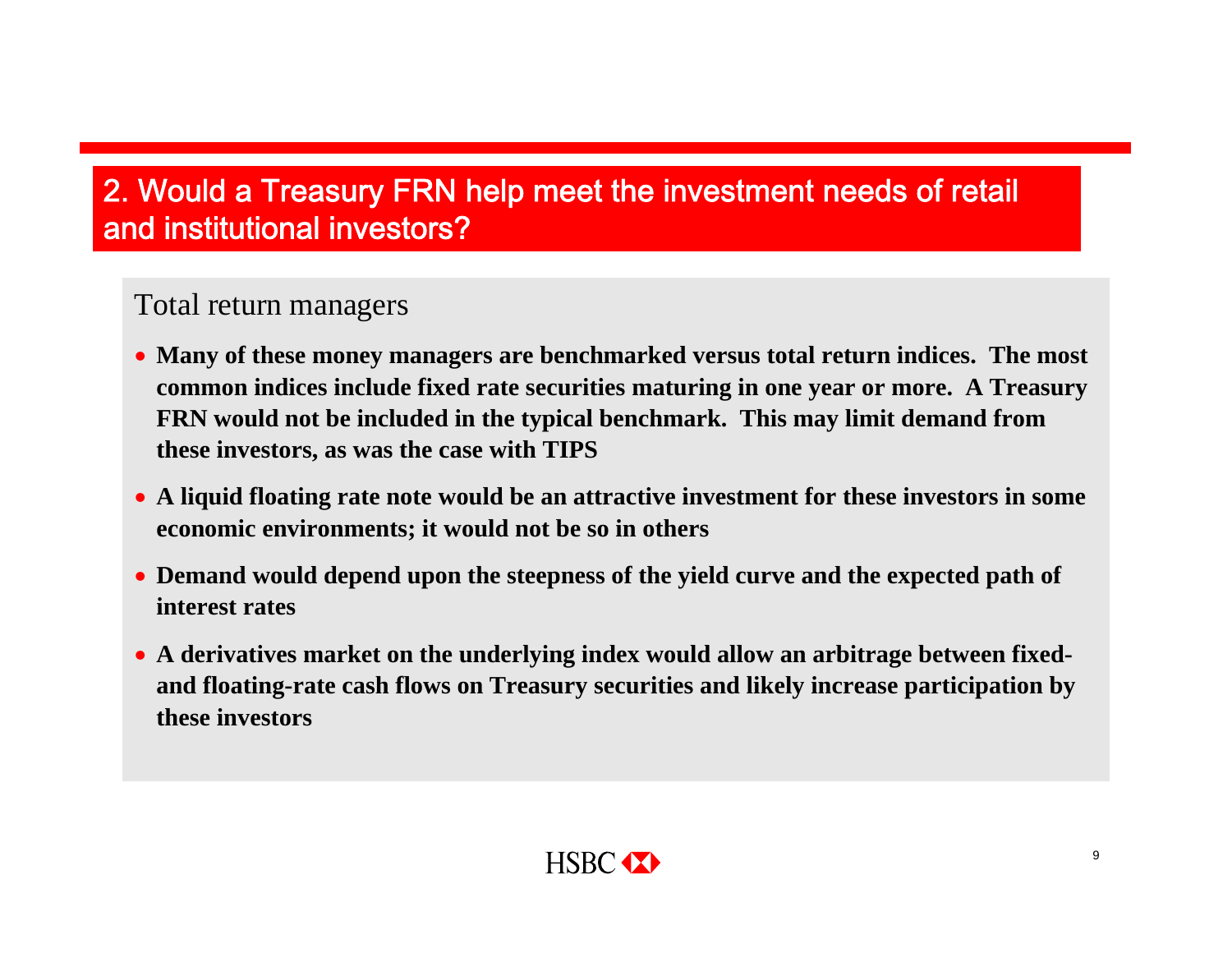Bank and insurance companies

 **These investors seek to earn a return on assets that is greater than their cost of funds. The low yield of a money market asset means that it would appeal to these investors in a limited way**

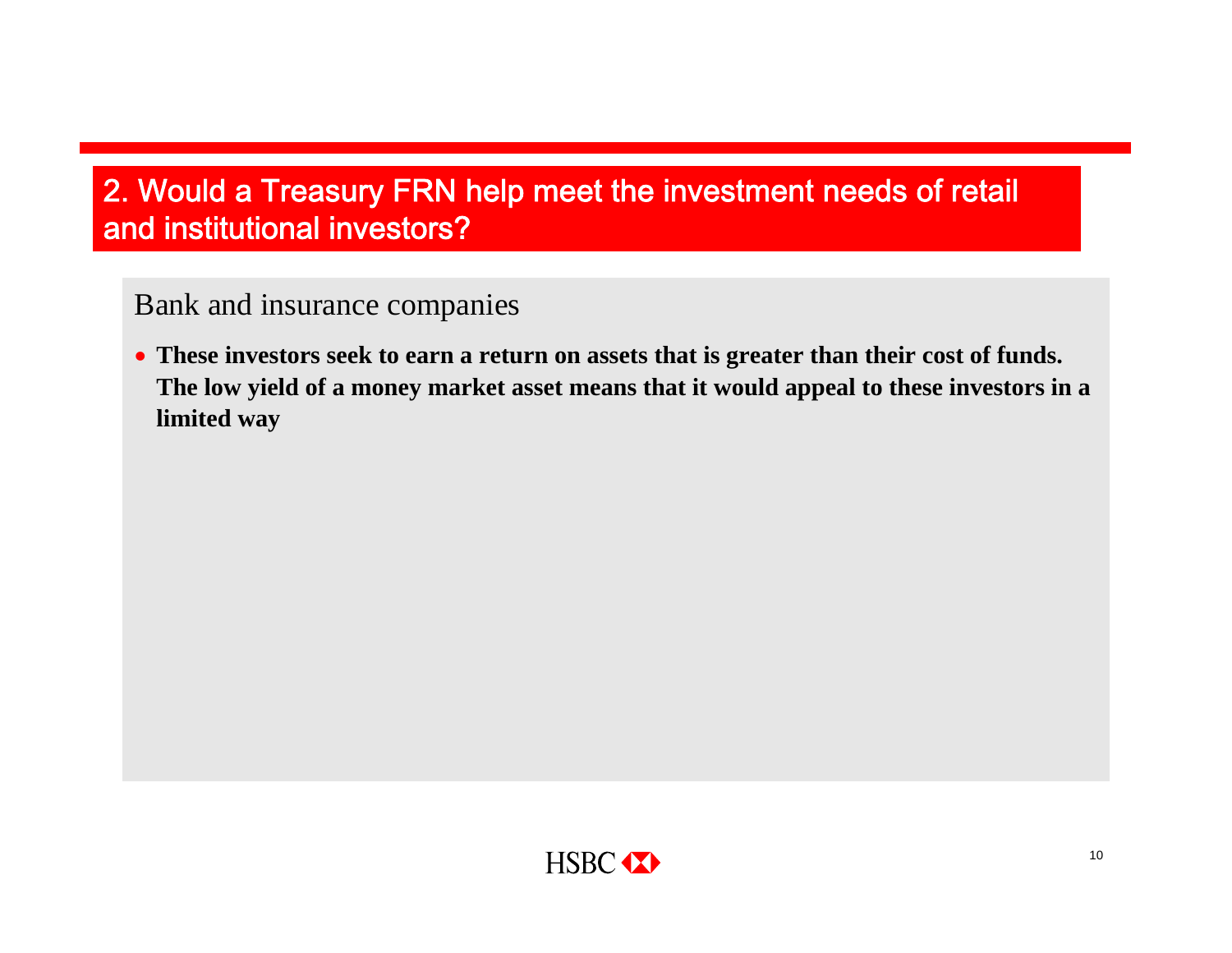#### Central banks

- **Central banks held USD350bn in Treasury bills (nearly 25% of the supply) and USD3.3trn in coupon Treasuries (nearly 40% of the supply) at the end of 2011. These investors have a preference for safe, liquid investments that would fit well with a Treasury floater**
- **They are also conservative and may be slow to commit to a new market**
- **Floaters would be a natural alternative to rolling maturing Treasury bills as a core investment strategy for central banks**

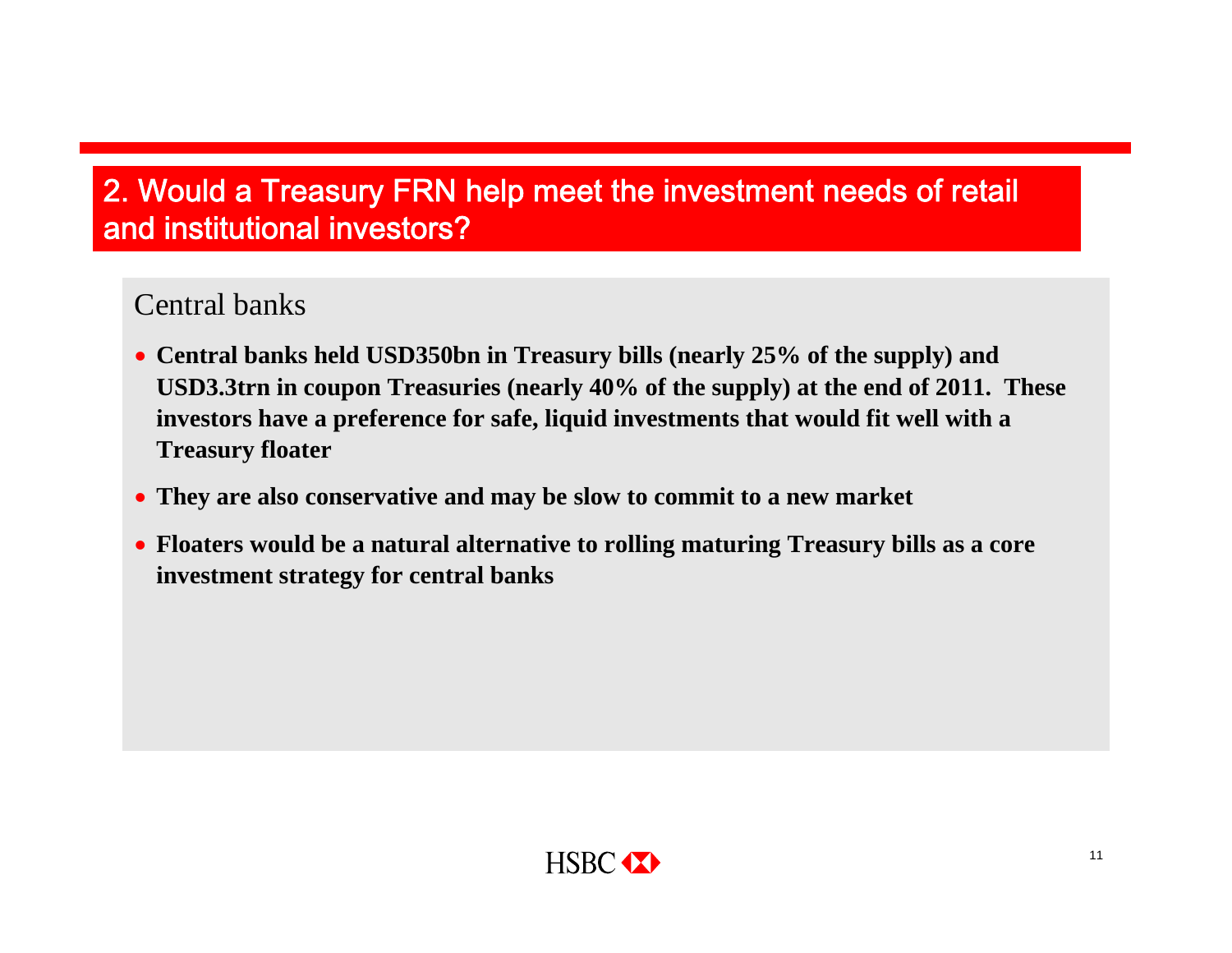## 3. How liquid would you expect FRNs to be in the secondary markets?

- **A Treasury FRN would be less liquid than comparable maturity coupon Treasuries, but more liquid than TIPS, a more specialized product**
- **The FRN would tend to appeal more to a buy-and-hold investor:**
	- **Trading costs would be higher than for other money market assets. A basis point bid-to-offer on a two-year floater would have a dollar value eight times that of a three-month bill and twenty-four times that of a one-month bill.**
	- **By its design, a FRN would be less sensitive to macroeconomic events than a fixed-rate note. This would appeal to investors, but make it less attractive to traders**
- **HSBC anticipates a bid/offer spread of ½ to 1bp for a two-year benchmark and 1bp to 2bp for a seasoned issue**
- **Given lower liquidity, an FRN's pricing is likely to be more sensitive to large market flows than coupon Treasuries. This market impact is another measure of liquidity**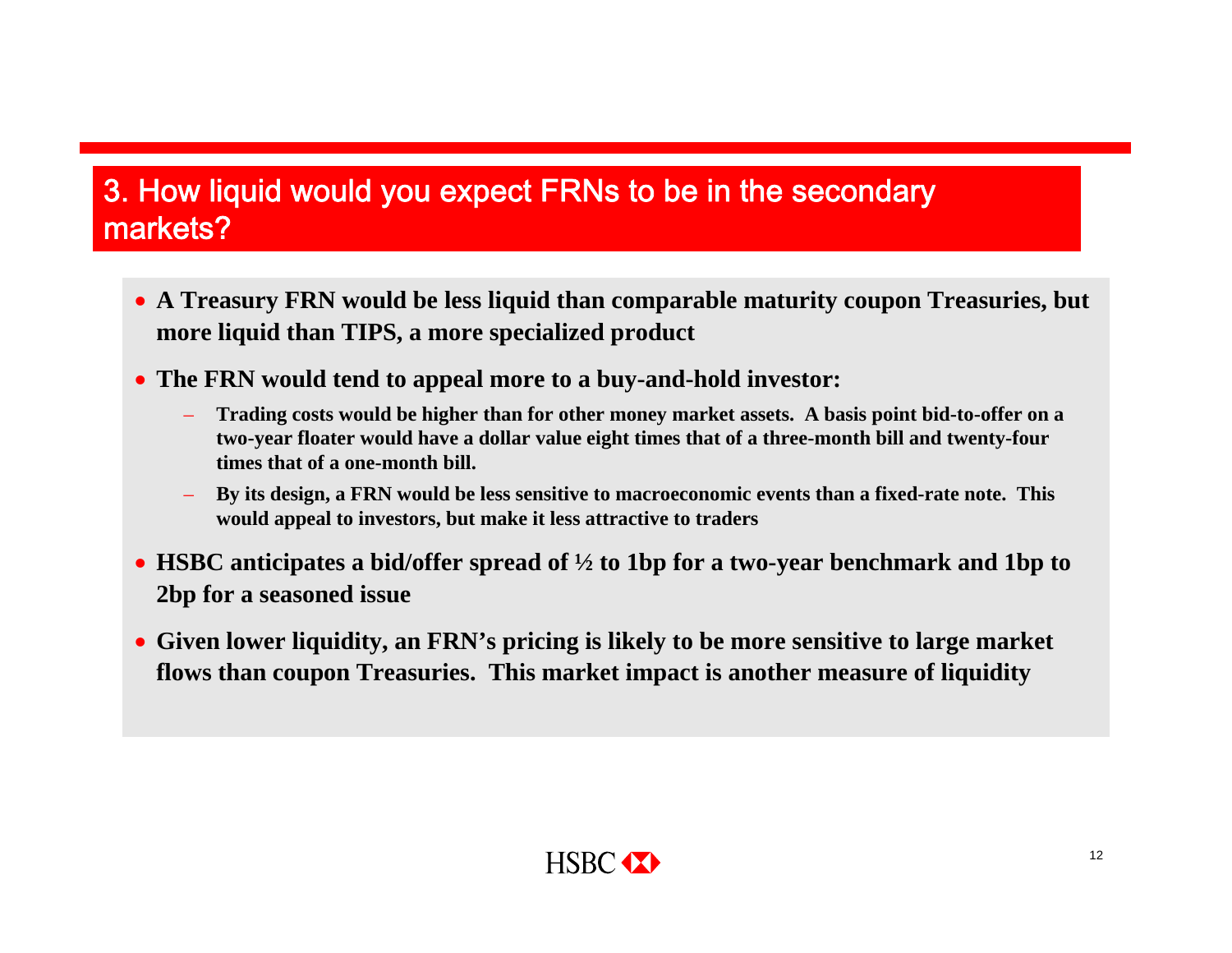a. What is the ideal final maturity for a Treasury FRN?

- **HSBC believes strongly that a Treasury FRN program should concentrate issuance in short intermediate maturities**
- **A new issue yield curve could be created with maturities spread between benchmark points of one to five years. However, market acceptance is expected to fall as maturity increases**
- **Given investors' historical preference for short to intermediate maturity floaters, HSBC believes that maturities longer than two years would be suboptimal for Treasury floaters**
- **A FRN could be issued in the TIPS auction week**
- **Is issue sizes are expected to be less than USD 20bn, then a quarterly maturity with monthly re-openings should be used.**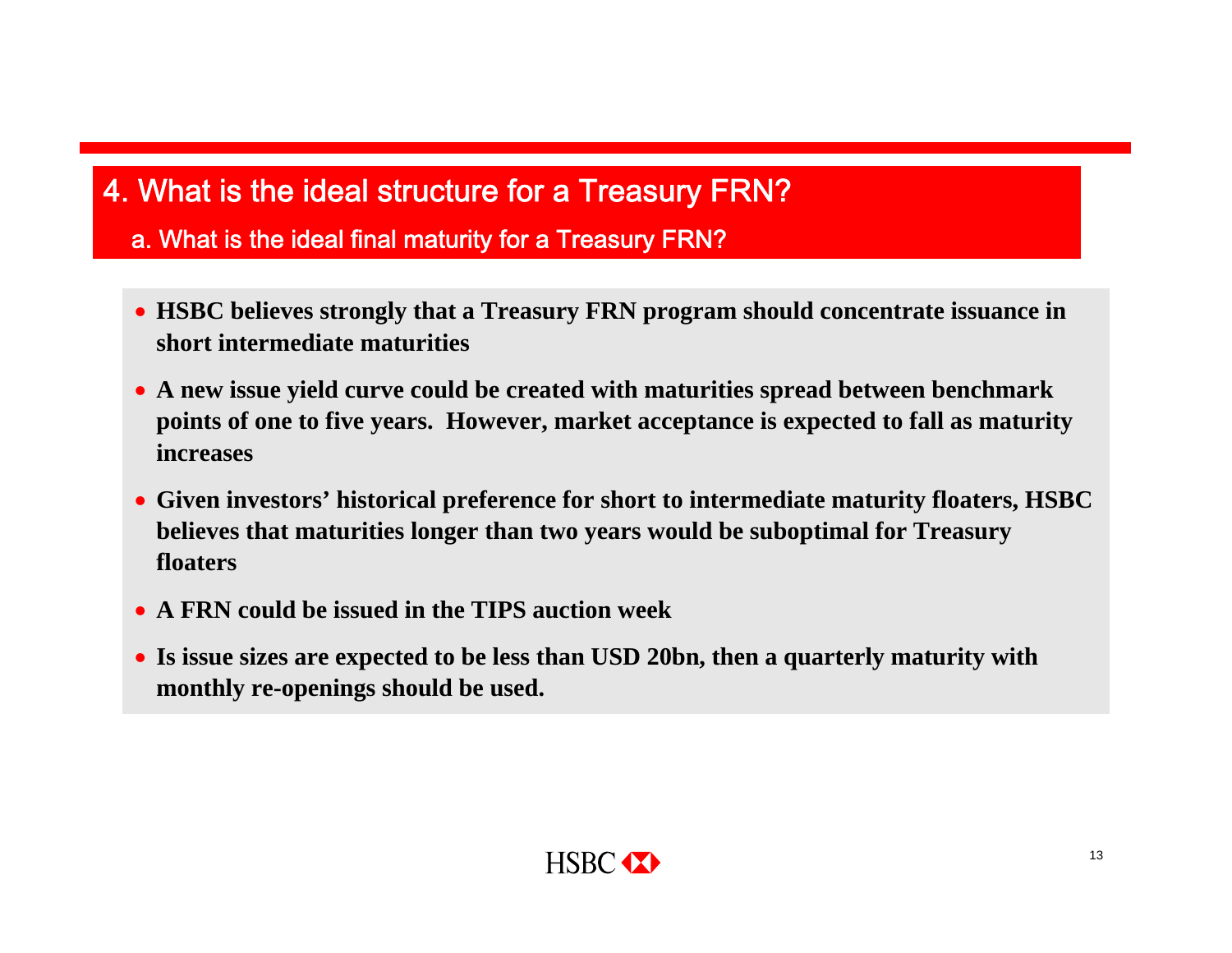b. What are the pros and cons of using the following reference rates for a Treasury FRN: Treasury bills, a Treasury general collateral-based repurchase agreement (''repo'') rate, and the federal funds effective rate? Are there any other reference rates that merit consideration?

#### General considerations for an index

- **An overnight rate index, such as DTCC repo or Federal funds effective, would minimize the interest rate volatility of the floater's price**
- **Shorter maturity indices should appeal to money market funds where price volatility is a significant concern given their commitment to redeem funds at par. Spread changes are likely to be the main cause of price volatility for this product**
- **A one-month or three-month index based on Treasury bills is possible, as most current floaters are based on these terms versus the LIBOR index**
- **An index with a liquid derivatives market aids arbitrage between fixed- and floatingrate bonds, which should improve liquidity and pricing for a FRN**
- **A 0% floor on coupon payments is needed to prevent operational problems for investors**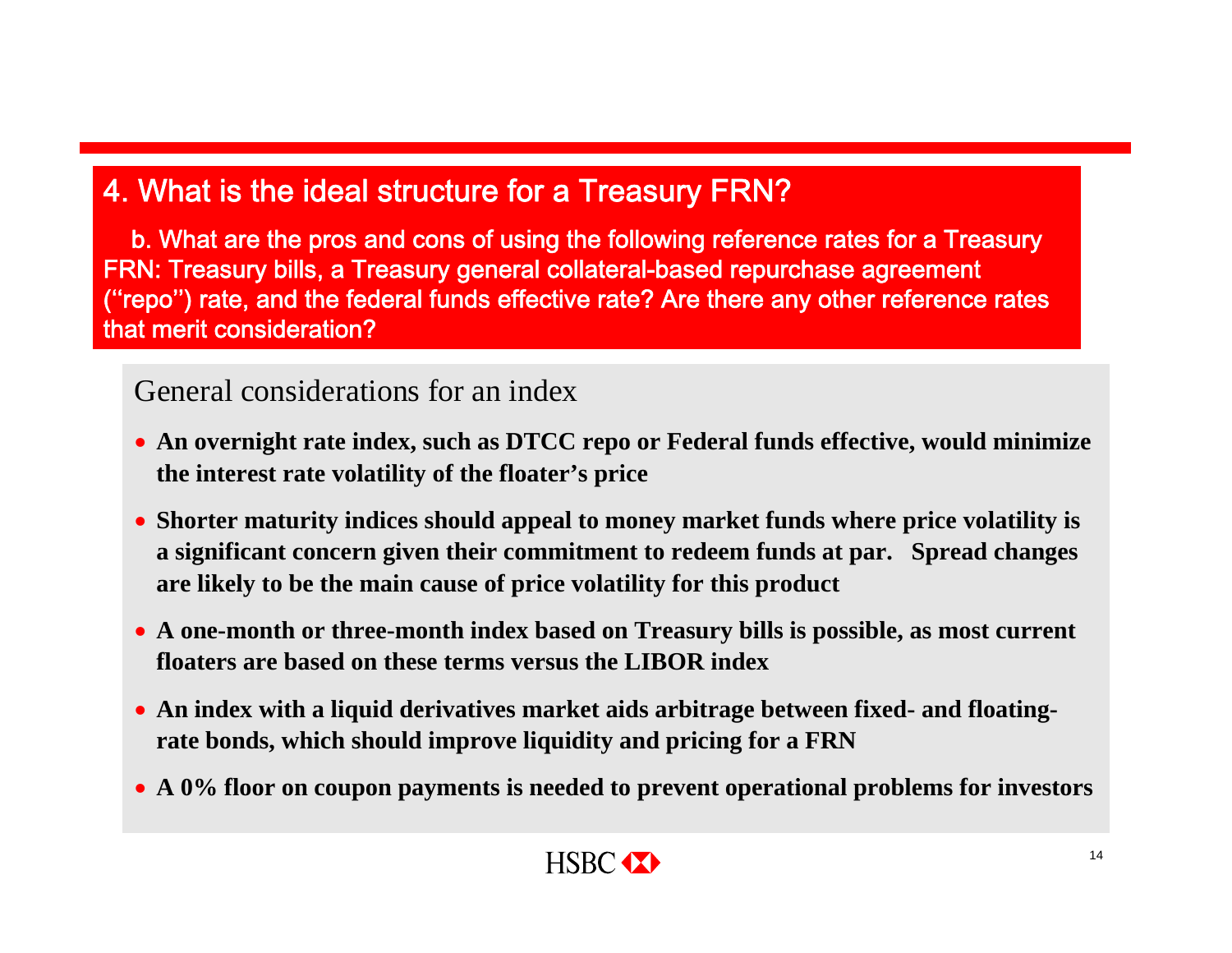b. What are the pros and cons of using the following reference rates for a Treasury FRN: Treasury bills, a Treasury general collateral-based repurchase agreement (''repo'') rate, and the federal funds effective rate? Are there any other reference rates that merit consideration?

### Bill index

- **The FRN should be set off the most recent bill auction, ensuring a transparent and broad investor base for the FRN coupon**
- A one-month T-Bill auction would set a monthly coupon payment. Alternatively, a three**month T-Bill auction would set a quarterly coupon payment**
- **LIBOR index FRN coupons match coupon reset frequency with payments: A Treasury bill based FRN should follow this practice**
- **Treasury bills tend to get a "safe haven" bid when there is liquidity or credit risk. In contrast, the Fed funds index tends to cheapen during these periods (page 16)**
- **Investors price FRNs with different indices to achieve an expected yield target, so an index with a lower yield would result in a wider spread (page 17)**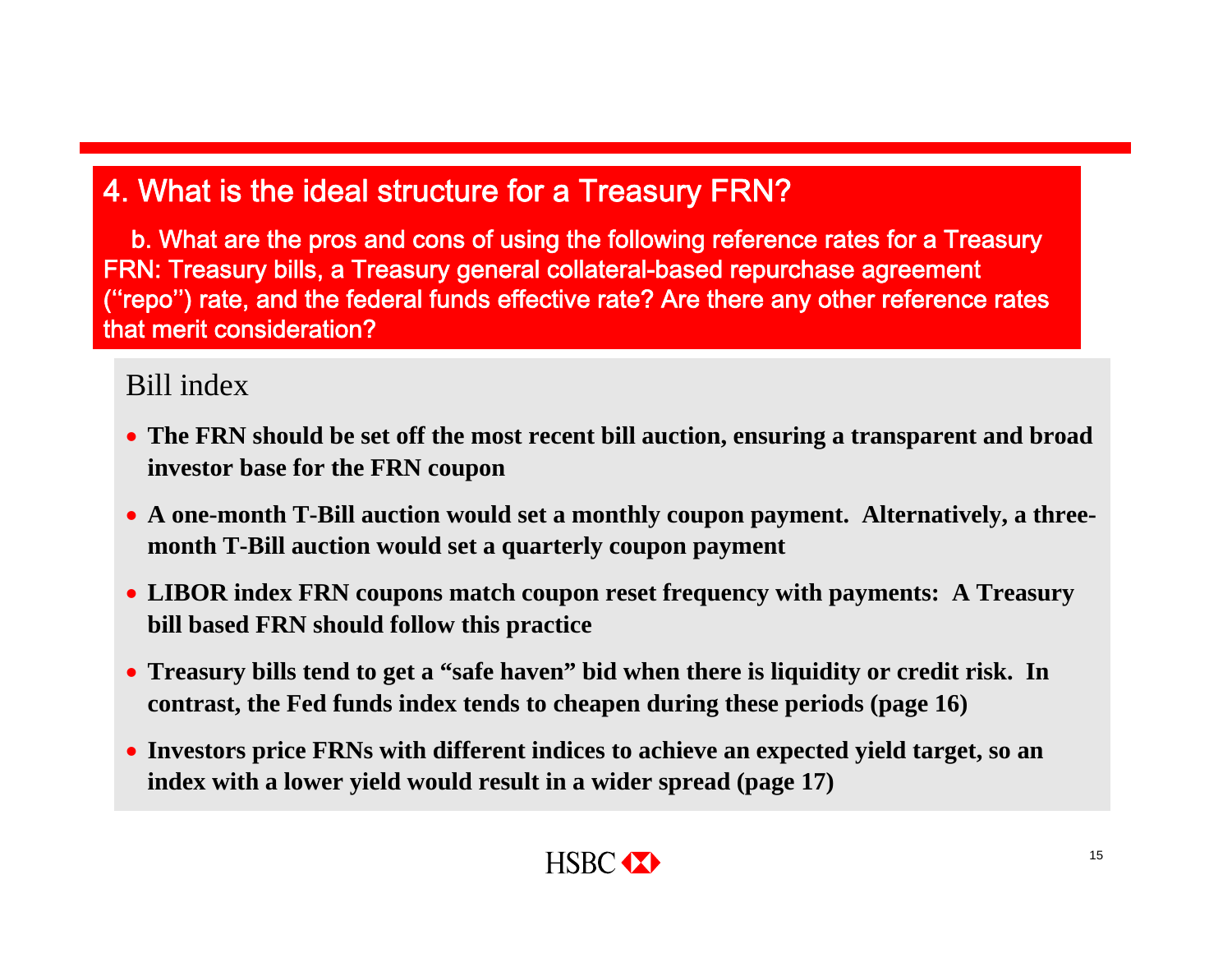b. What are the pros and cons of using the following reference rates for a Treasury FRN: Treasury bills, a Treasury general collateral-based repurchase agreement (''repo'') rate, and the federal funds effective rate? Are there any other reference rates that merit consideration?

Safe haven and liquidity demand may cause onemonth bill yields to fall versus other indices. Chart shows one-month holding period return simulation for bills versus other indices



**Rate history of potential reference rates**

Three-month bill shows these effects but to a lesser extent



Source: US Treasury, Bloomberg **Source: US Treasury, Bloomberg** Source: US Treasury, Bloomberg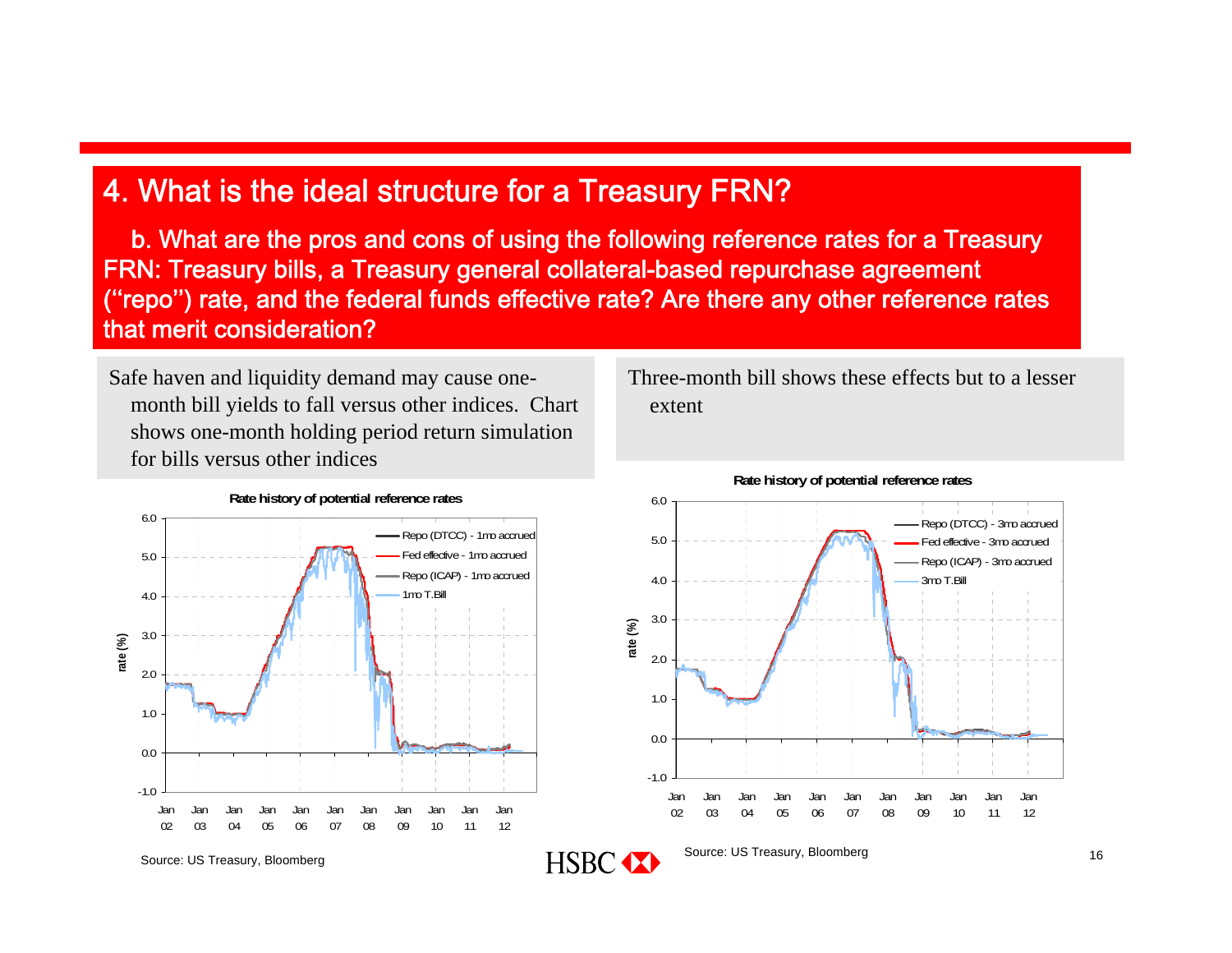b. What are the pros and cons of using the following reference rates for a Treasury FRN: Treasury bills, a Treasury general collateral-based repurchase agreement (''repo'') rate, and the federal funds effective rate? Are there any other reference rates that merit consideration?

Historical spread needed for one-month bill to equalize return to repo and Fed funds indices over rolling one-year period



Historical spread needed for three-month bill to equalize return to repo and Fed funds indices over rolling one-year period



Source: US Treasury, Bloomberg **Source: US Treasury, Bloomberg** Source: US Treasury, Bloomberg

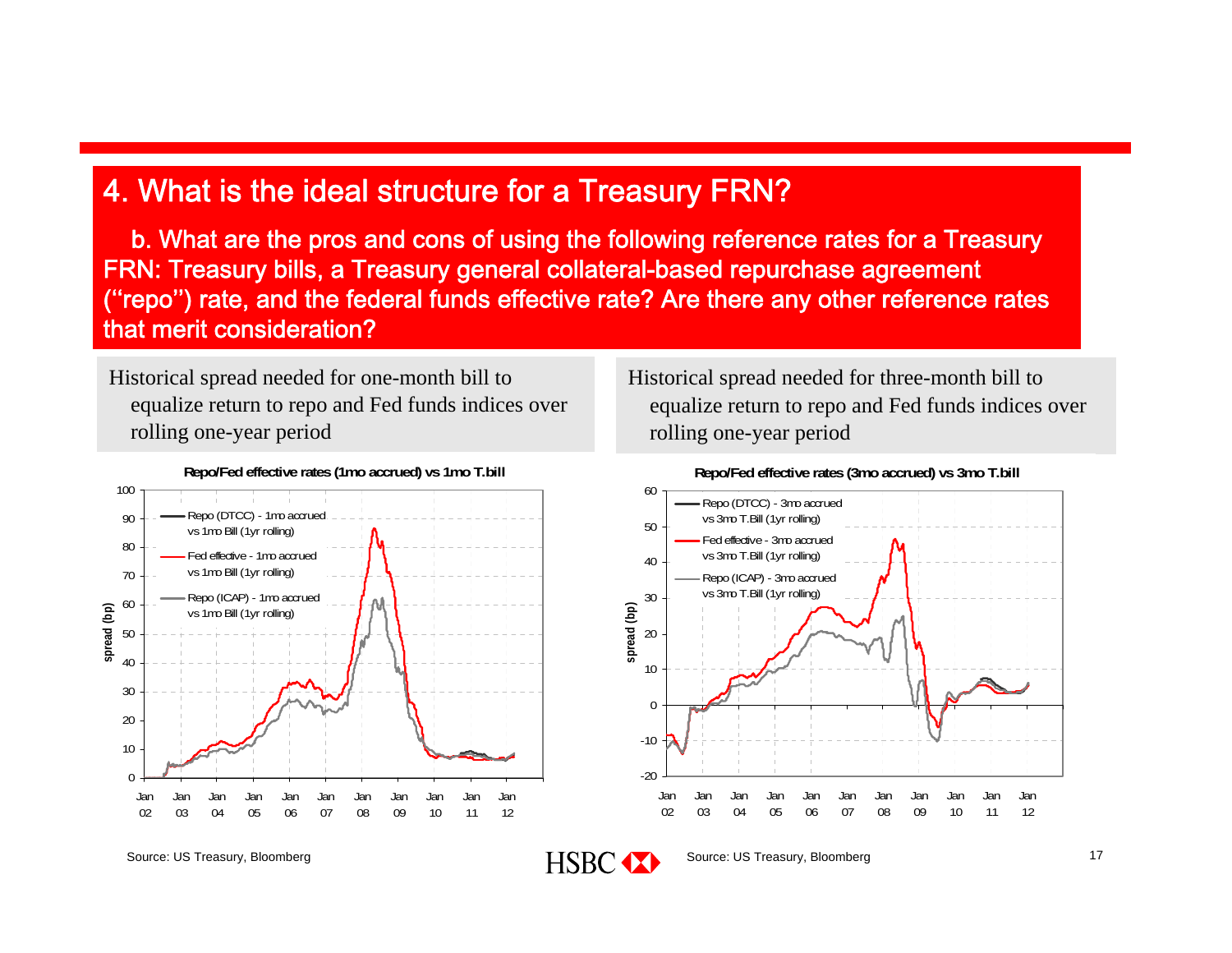b. What are the pros and cons of using the following reference rates for a Treasury FRN: Treasury bills, a Treasury general collateral-based repurchase agreement (''repo'') rate, and the federal funds effective rate? Are there any other reference rates that merit consideration?

#### Federal funds effective index

- **The spread between two-year Treasuries and OIS implies a "fair value" spread for a two-year maturity Fed funds floater of -30bp in 2006 and +10bp today (page 19)**
- **The exposure to bank credit and Fed actions means the funds index has idiosyncratic liquidity and credit risks compared to a bill or repo based index**
- **The funds rate reacted more than other money market rates when the FDIC instituted a10bp fee on bank balance sheets, for example**
- **This volatility could result in increased costs to the Treasury given the likely shifts in the fair value spread and investors' dislike of volatility**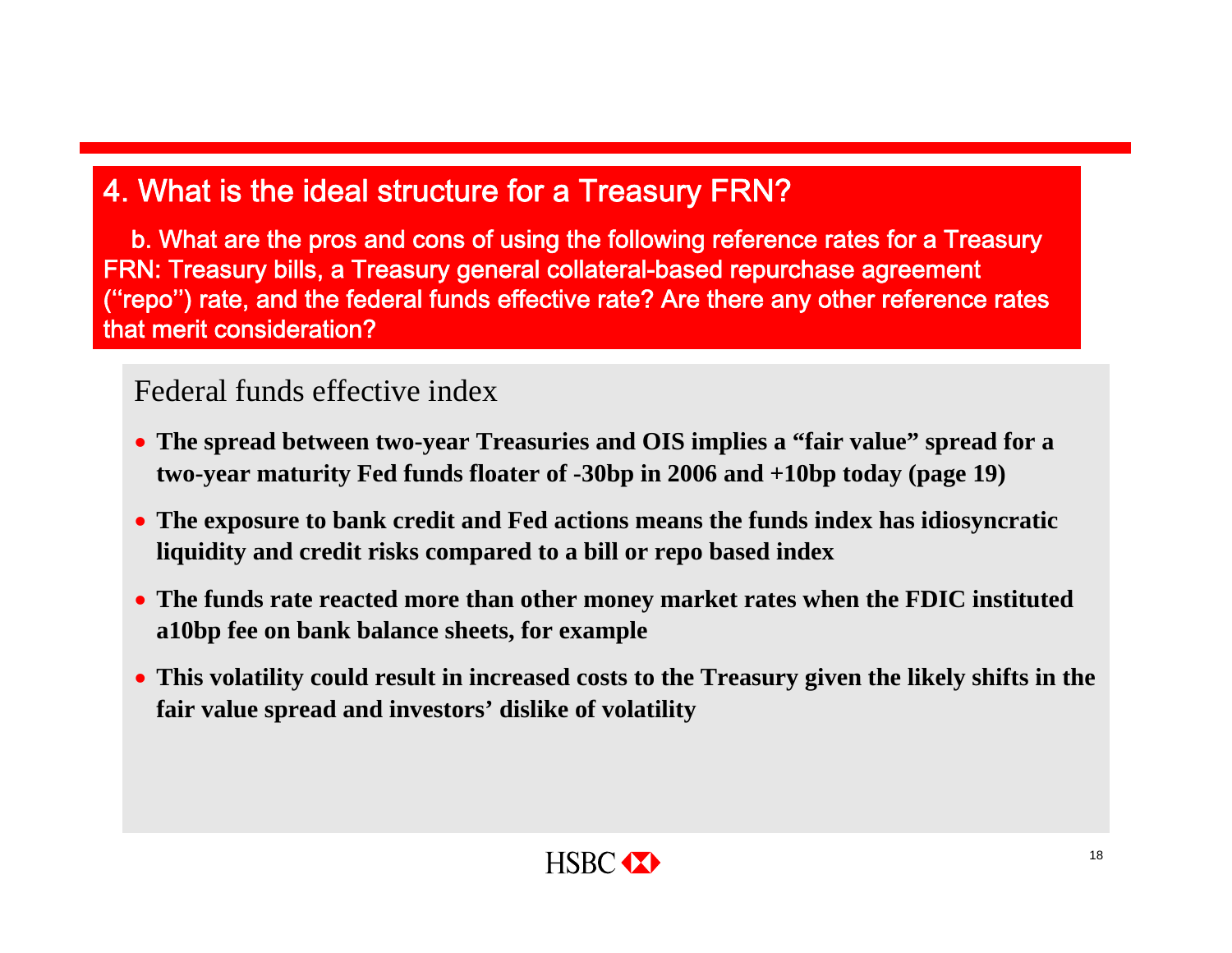b. What are the pros and cons of using the following reference rates for a Treasury FRN: Treasury bills, a Treasury general collateral-based repurchase agreement (''repo'') rate, and the federal funds effective rate? Are there any other reference rates that merit consideration?

The two-year Treasury shifted from trading through the Fed funds effective OIS swap to above it. This reflects the shift in the structure of the funds market due to QE. The ultimate cost of outstanding Fed funds floaters to the Treasury would likely increase as the Fed withdrew liquidity



**2yr Tsy - 2yr OIS**

HSBC <>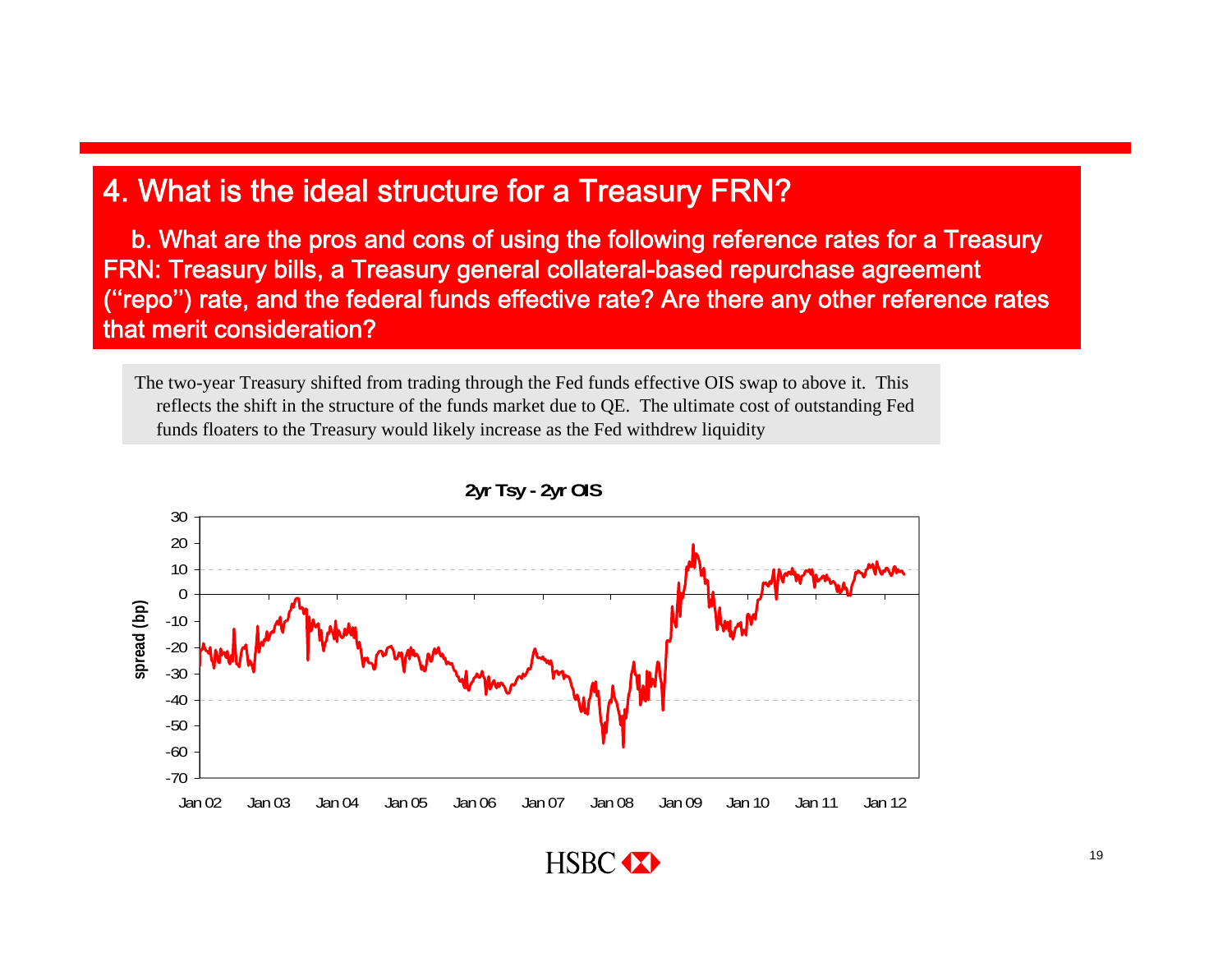b. What are the pros and cons of using the following reference rates for a Treasury FRN: Treasury bills, a Treasury general collateral-based repurchase agreement (''repo'') rate, and the federal funds effective rate? Are there any other reference rates that merit consideration?

#### DTCC repo index

- **DTCC repo index is the weighted average of the interest rates paid each day on the General Collateral Finance Repurchase agreements based on US government securities by the Deposit Trust & Clearing Corporation**
- **The rate is based on a large daily transaction volume, between USD100 and USD200bn per day over the past year, which ensures market driven price discovery**
- **This index reflects a major investment alternative in the money market and is highly correlated to other money market rates (pages 6 and 17)**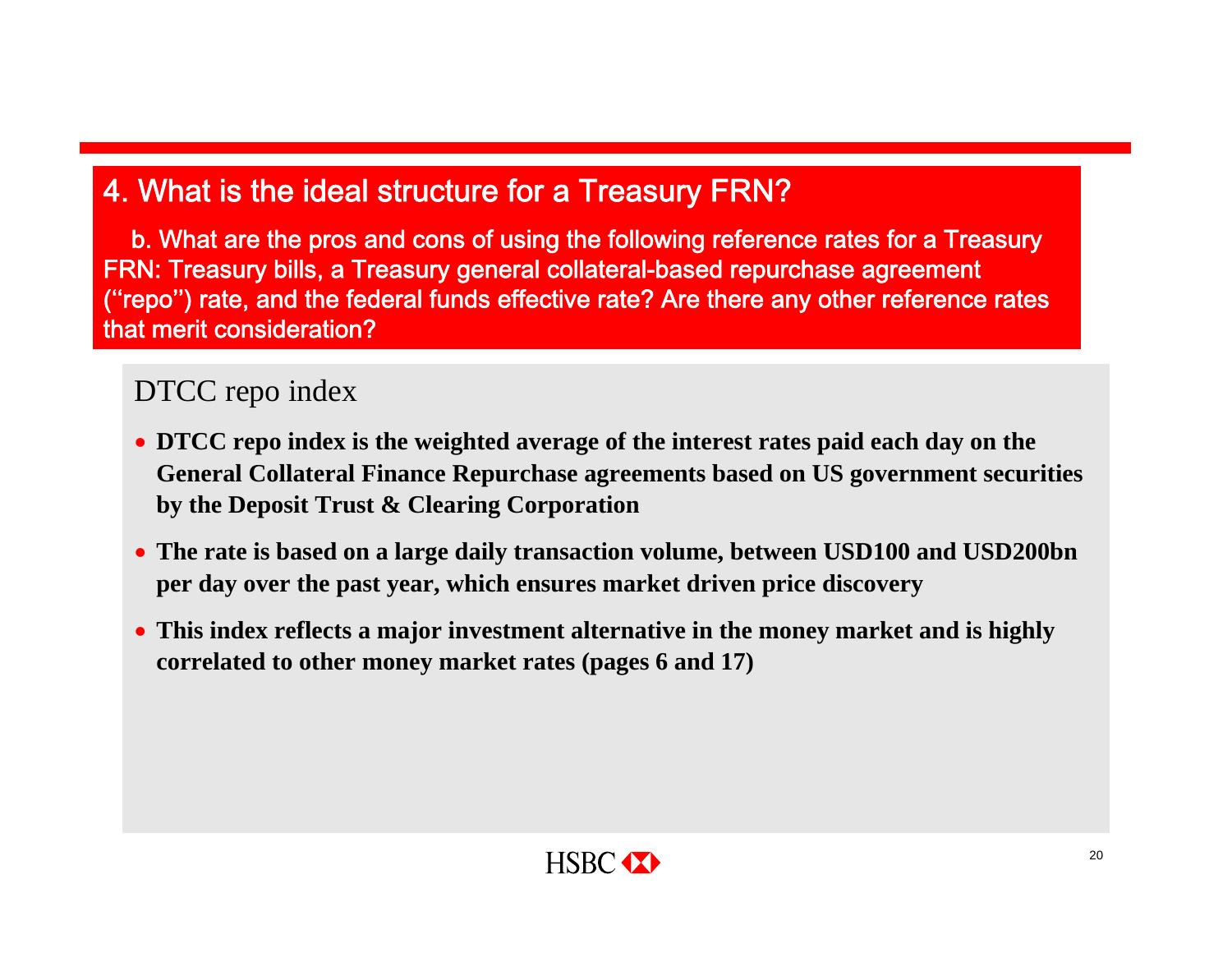b. What are the pros and cons of using the following reference rates for a Treasury FRN: Treasury bills, a Treasury general collateral-based repurchase agreement (''repo'') rate, and the federal funds effective rate? Are there any other reference rates that merit consideration?

#### Cross currents for supply and demand for repo

- **Basel III and Dodd/Frank rules for banks and dealers are likely to limit balance sheet sizes and increase the cost of committing balance sheets to the low-margin repo market**
- **This should increase relative demand for securities, such as FRNs, while reduced supply could lower rates**
- **The Federal Reserve will likely use repo as part of the exit strategy for its over USD1.5trn in excess reserves. (The excess reserves represent nearly 50% of money fund assets.)**
- **This would increase the supply of repo significantly but it would likely affect all money market rates rather than just repo**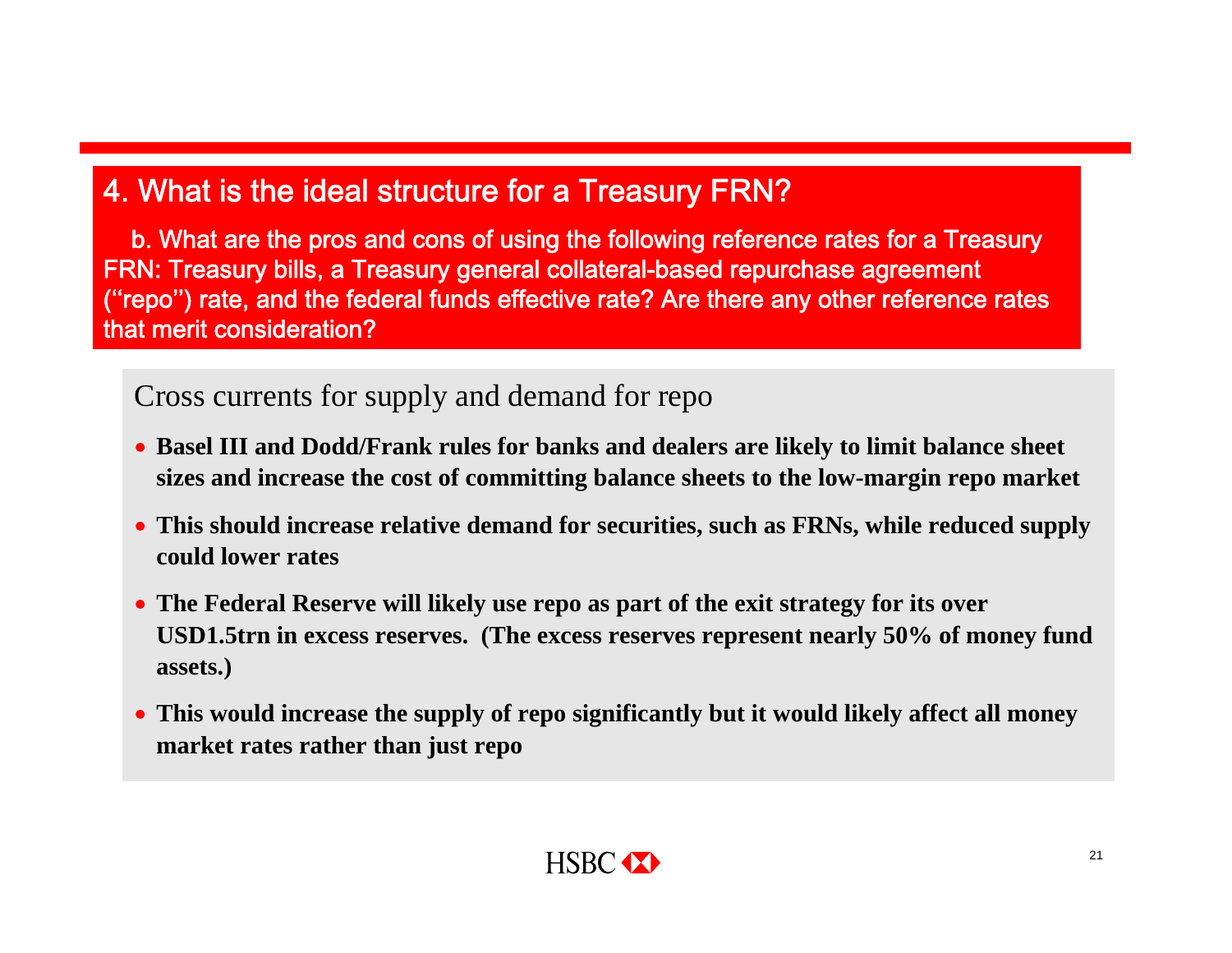b. What are the pros and cons of using the following reference rates for a Treasury FRN: Treasury bills, a Treasury general collateral-based repurchase agreement (''repo'') rate, and the federal funds effective rate? Are there any other reference rates that merit consideration?

#### Derivatives on Treasury FRN Index?

- **In theory, money market investors or dealers would not need to hedge a Treasury floater as it should simply accrue coupon and have low price volatility**
- **However, in practice, the ability to compare the floater to fixed-rate Treasury securities should help to limit any discount and increase liquidity in the FRN market**
- **A swap market for GC is developing and would likely benefit from a Treasury security based on the GC index. The OIS market is large and liquid**
- **Bills do not currently have a liquid derivative market. The risk from safe haven and liquidity demands, and the possibility of negative repo rates, makes this a more difficult derivative market to develop**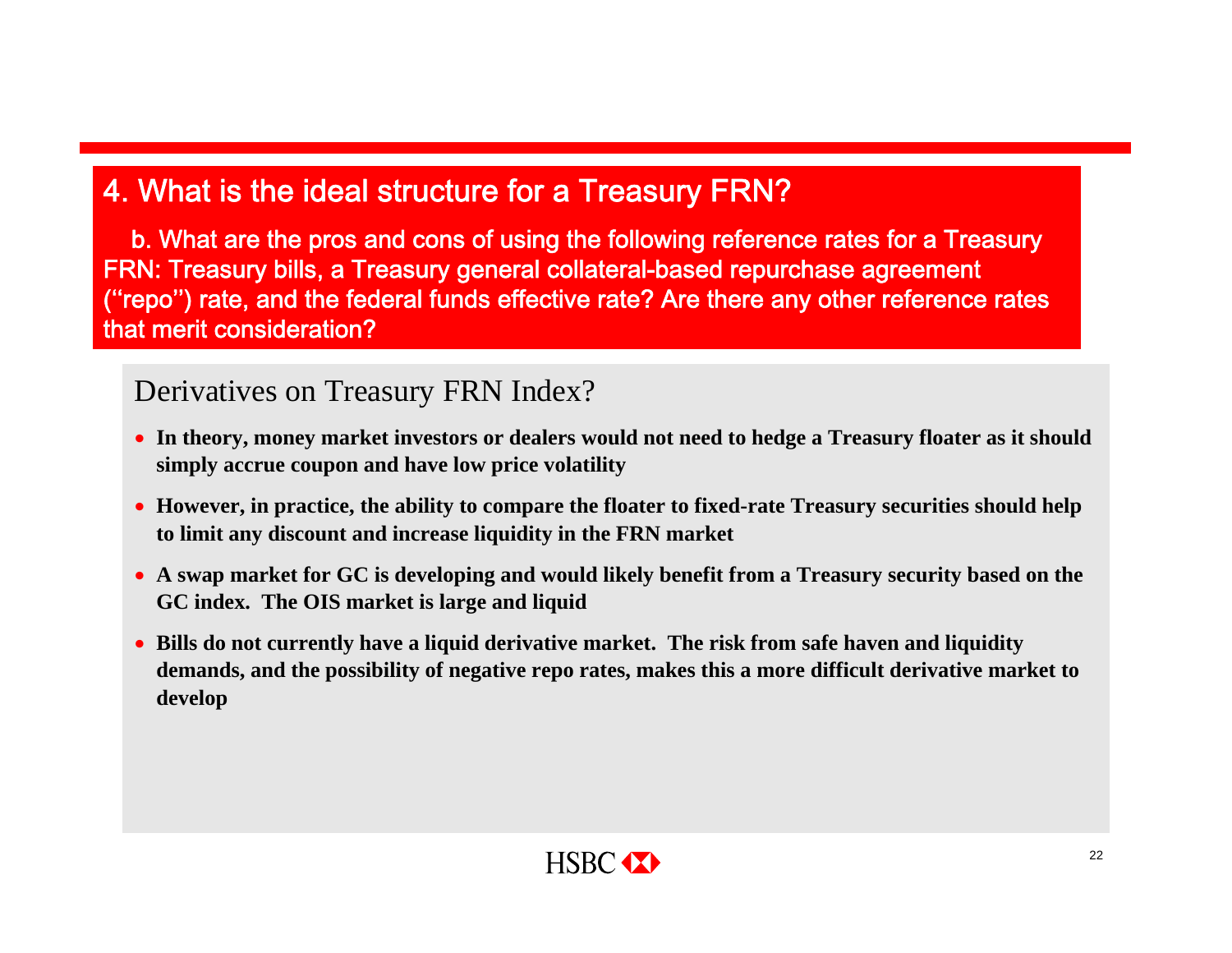c. What would be the appropriate coupon payment frequency of a Treasury FRN?

**The ideal structure depends upon the index chosen by the Treasury**

- **A daily accrual index, such as repo or Fed funds, should have a monthly or quarterly coupon payment**
- **A monthly Treasury bill index setting should have a monthly coupon**
- **A three-month Treasury bill index setting should have a quarterly coupon payment**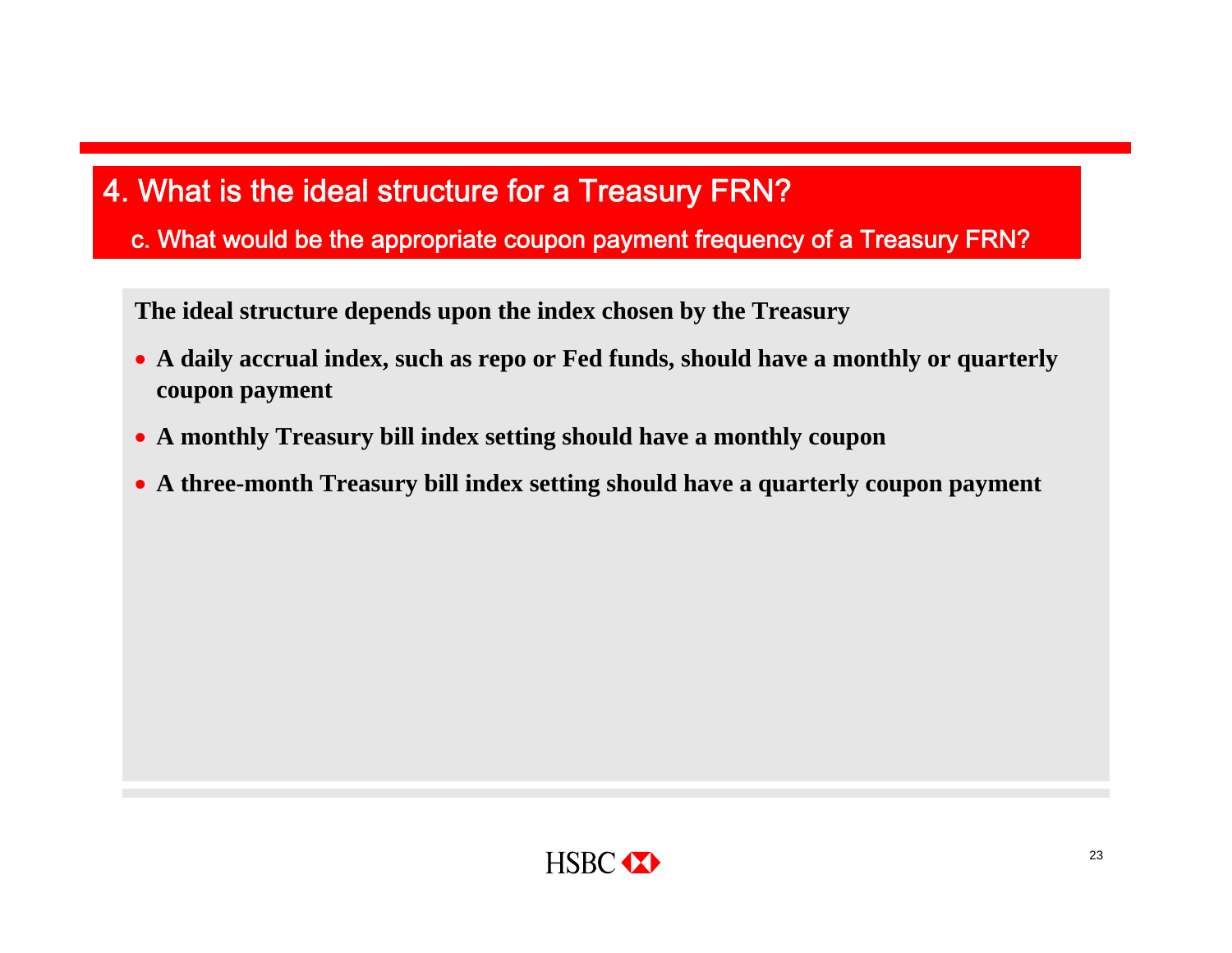## 5. What changes to trading, settlement and accounting systems would be needed to accommodate FRNs?

 **HSBC Securities discussions with investors find any of the discussed benchmarks would require no meaningful adjustments to trading, settlement, and accounting systems for most investors**

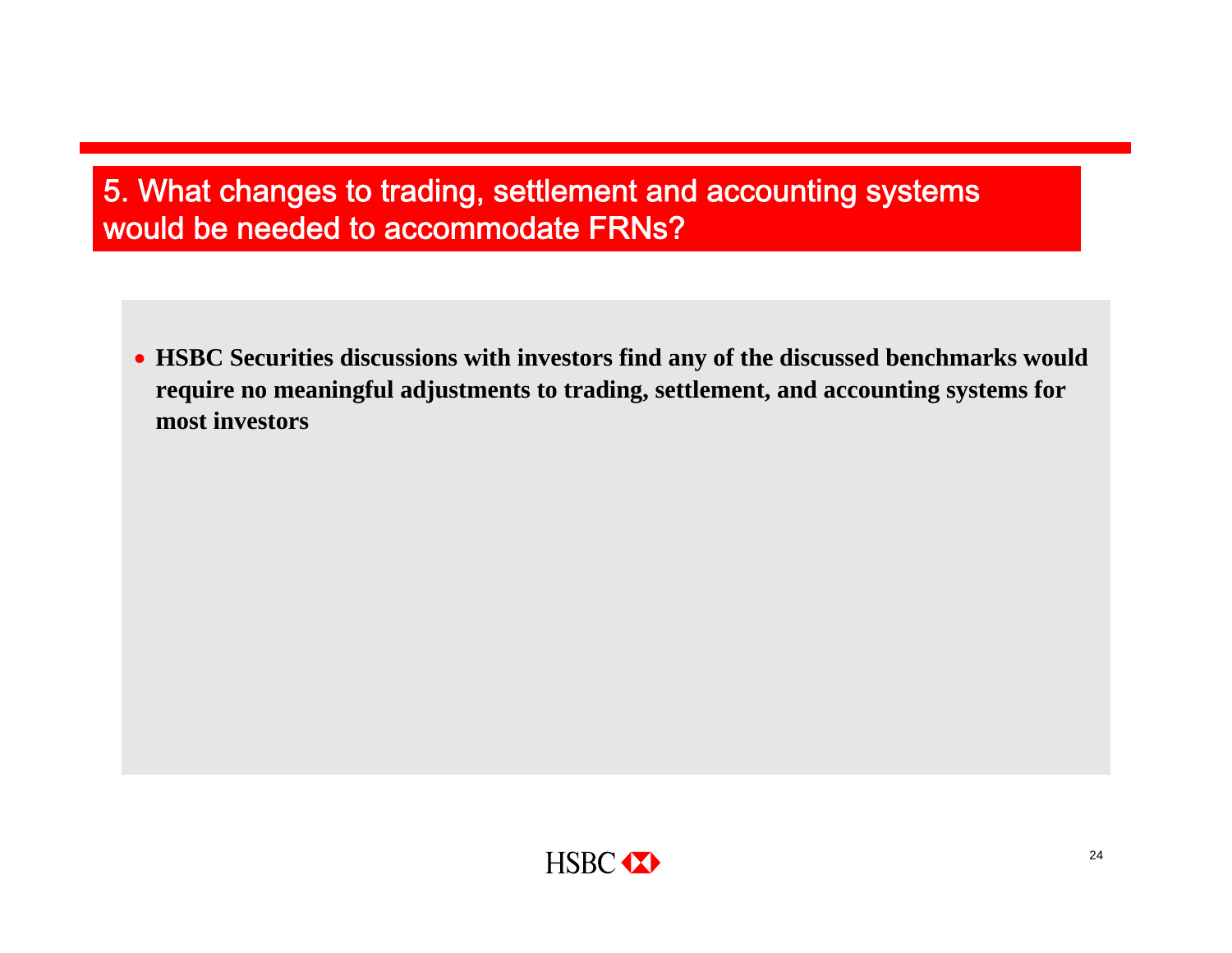## 6. Are there any other operational issues that Treasury should be aware of when deciding on whether to issue FRNs?

 **No. We expect the issuance procedures would be consistent with other Treasury issues, which investors and dealer are quite familiar with**